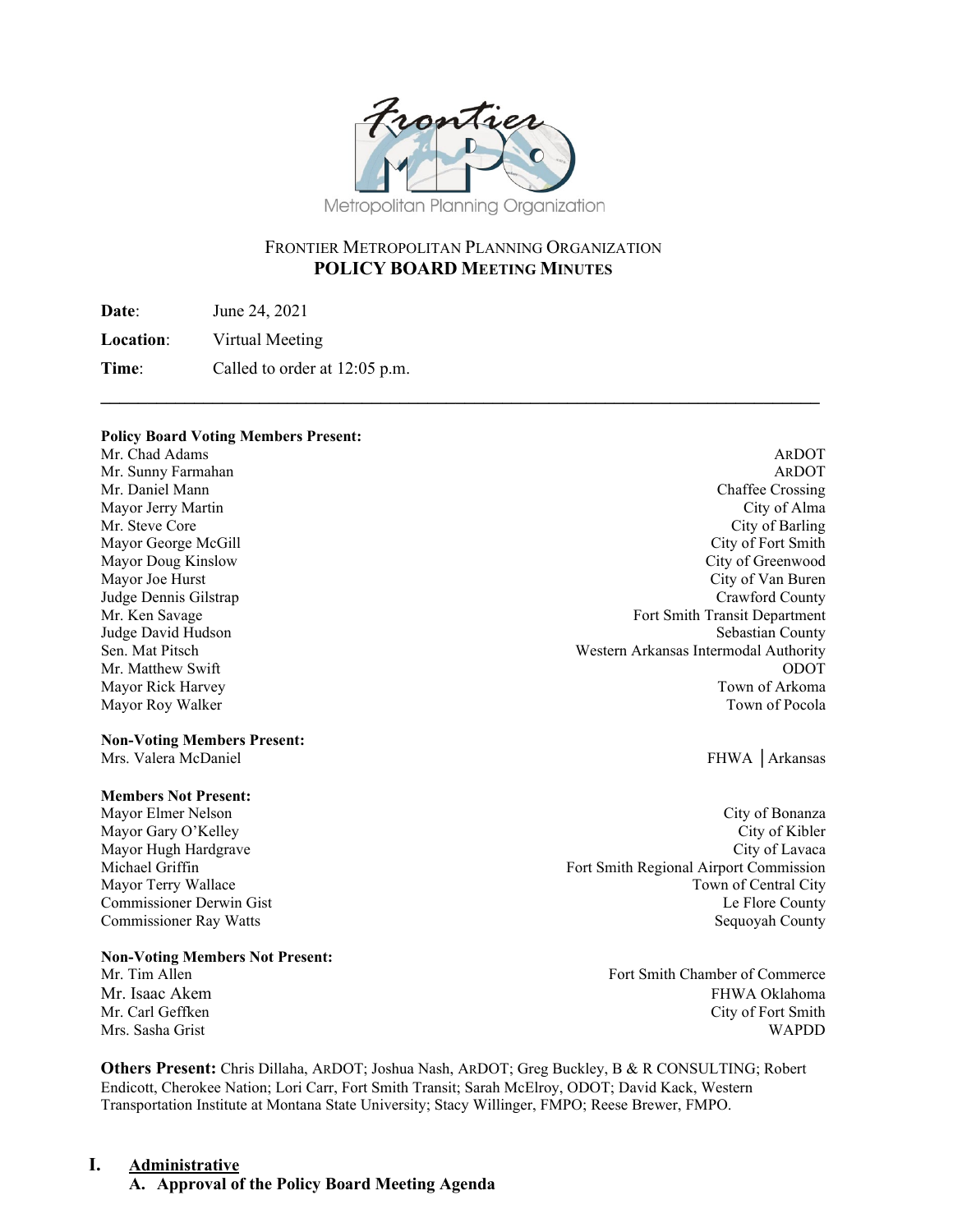**a.** With no corrections nor additions, Steve Core motioned to approve the agenda. Jerry Martin seconded the motion. A unanimous vote was reached.

#### **B. Approval of the March 24, 2021 Policy Board Meeting Minutes**

**a.** Judge Dennis Gilstrap motioned to approve the minutes and was seconded by Mat Pitsch. A unanimous vote was reached.

#### **C. MPO Director's Report**

Reese Brewer reviewed the MPO activities which occurred since the March 24, 2021 meeting. Activities related to the following topics were covered:

- **a. University of Washington Urban Freight Lab Technical Grant Assistance Application & Short List Interview:** Frontier MPO and the City of Fort Smith are working together on this effort.
- **b. T-Mobile Hometown Grant:** Frontier and WAPDD staff are assisting the City of Alma with this grant application.
- **c. City of Alma wins technical assistance from the CDC & Smart Growth America:**  Some of the projects that the City of Alma proposed for the Champions Institute are being funded for implementation by the CDC & Smart Growth America. Reese wrote and won the Champions Institute grant on behalf of the City of Alma.
- **d. City of Van Buren TAP Grant:** Frontier staff assisted the City of Van Buren with their TAP Grant application and undertook a site visit and field investigation to understand traffic safety issues.
- **e. Bike & Pedestrian Counts:** Frontier staff placed bicycle and pedestrian counters at Ben Geren Park for Sebastian County and provided data reports and information.
- **f. National Science Foundation CIVIC Innovation Challenges Grant (SMILIES):** Staff assisted the University of Arkansas, Dr. Suman Mitra and Dr. Sarah Herandez in completing the Stage 2 funding application. Staff also provided the Public Input platform for a virtual meeting with key stakeholders and a survey.
- **g. National Recreation and Parks Association & the Gehl Institute Inclusive Healthy Places Grant:** The team is starting this work effort and will hold walk audits and focus meetings. The team is comprised of Judge Gilstrap, Elaine Stanfield, Dr. Lisa McClain, Tracee McKenna, Stacy Willinger, and Reese Brewer.
- **h. Chronic Disease Coordinators, Walkability Institute Grant:** The Frontier Walkability Team completed their Walkability Action Plan. Frontier MPO is preparing to release small grant funds to both the City of Van Buren and the City of Fort Smith to undertake pilot projects.
- **i. Micromobility Infrastructure, FTA Requirements:** Frontier MPO convened a discussion with David Johnson, Vice President, Strategy, Kansas City Area Transportation Authority, and Fort Smith Transit to understand funding mechanisms and challenges with micromobility options and transit.
- **j. Riverfront Infrastructure Proposal:** Frontier MPO and WAPDD presented a concept for riverfront infrastructure to the cities of Fort Smith and Van Buren.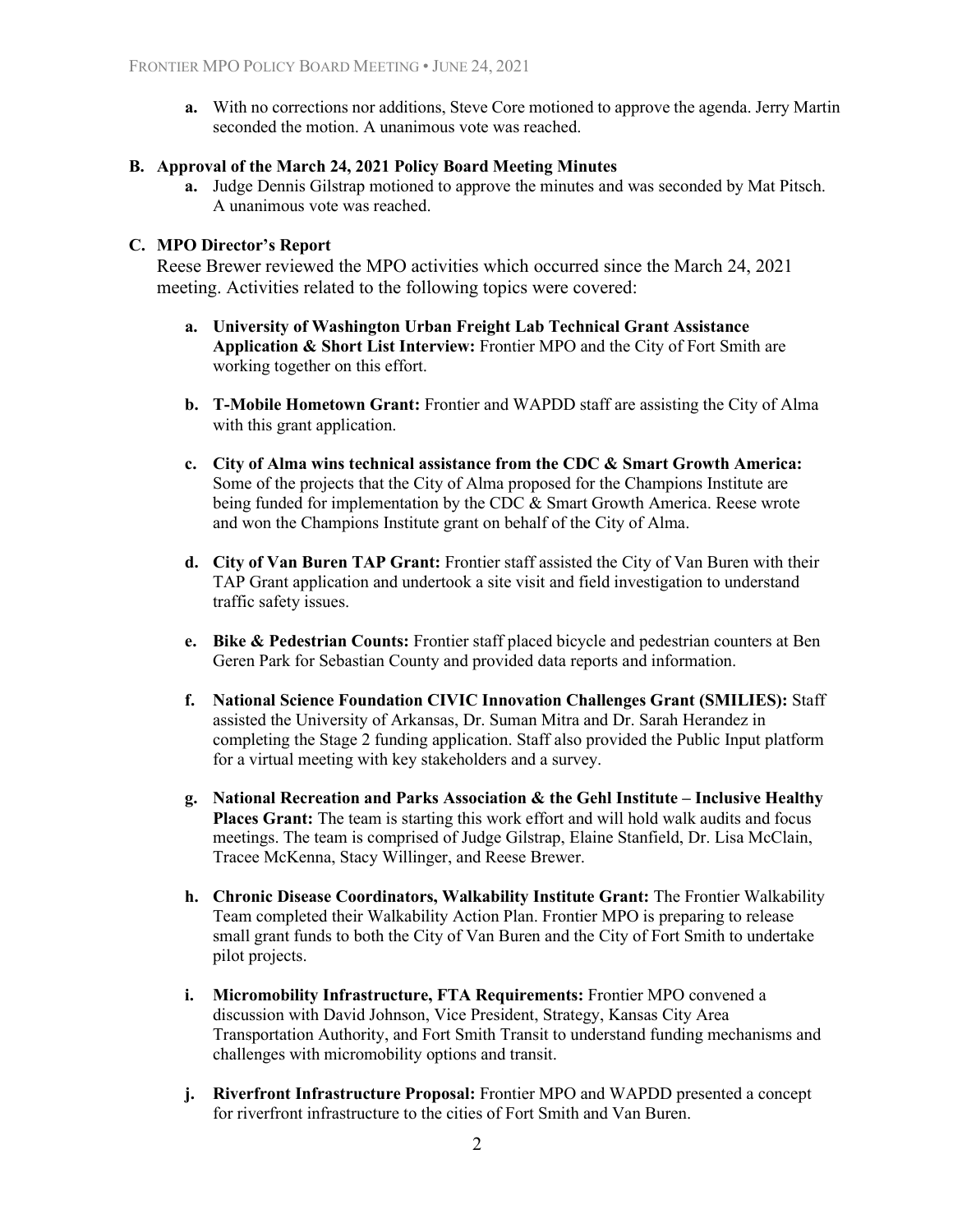- **k. Western Arkansas Intermodal Authority:** Staff provided branding and marketing request for proposals along with general goals and strategies for WAIA's objectives.
- **l. FHWA Recognizes Frontier MPO Rogers Avenue Health & Transportation Planning Framework:** Frontier MPO was asked to act as a case study for this framework.
- **m. Presentations:** Ms. Brewer presented on Frontier MPO's work and projects to the Fort Smith Regional Alliance.
- **n. Please Welcome our Guests**: **Mayor Jerry Martin, City of Alma Champions Institute; David Kack, Director of the Western Transportation Institute at Montana State University**

#### **D. Public Comment Period**

**a.** There were no public comments.

### **II. New Business**

- **A. Resolution 21-4:** Adopt the Frontier Walkability Action Plan as an element of the Frontier Metropolitan Transportation Plan. Reese Brewer clarified that this is the adoption of the Frontier Walkability Action Plan as an element of our Metropolitan Transportation Plan to help address walkability, pedestrian, and bicycle lanes. **Jerry Martin made a motion to approve, and Dennis Gilstrap seconded the motion. A unanimous vote was reached.**
- **B. Resolution 21-5:** Active People, Healthy Nation Proclamation

Reese Brewer explained this proclamation, taken from the Champions Institute, means the MPO will focus our efforts and our many processes on making sure that Frontier MPO includes mobility options that are healthy for all individuals.

**Jerry Martin made a motion to approve, and Sunny Farmahan seconded the motion. A unanimous vote was reached.**

#### **C. Arkansas Department of Transportation Updates**

Chad Adams gave ArDOT updates:

- I-40 from Alma through Johnson County is scheduled to be completed in mid-September but may take longer. Contractor is Emery Sapp.
- Hwy 71 between Mansfield and Greenwood is scheduled next. Contractor is Emery Sapp.
- Hwy 71 between Greenwood into Fort Smith is underway for construction and is scheduled for completion in the next month.
- Rogers Avenue / Hwy-22 from I-540 through Central City is scheduled following the Hwy 71 Greenwood – Fort Smith project.
- The project on Wheeler will likely be after the Rogers Avenue project
- The widening of Hwy. 255 in the Barling area is making progress after utility and route avoid delays. It is expected to be finished by Christmas 2022.
- No updates on Greenwood Bypass.